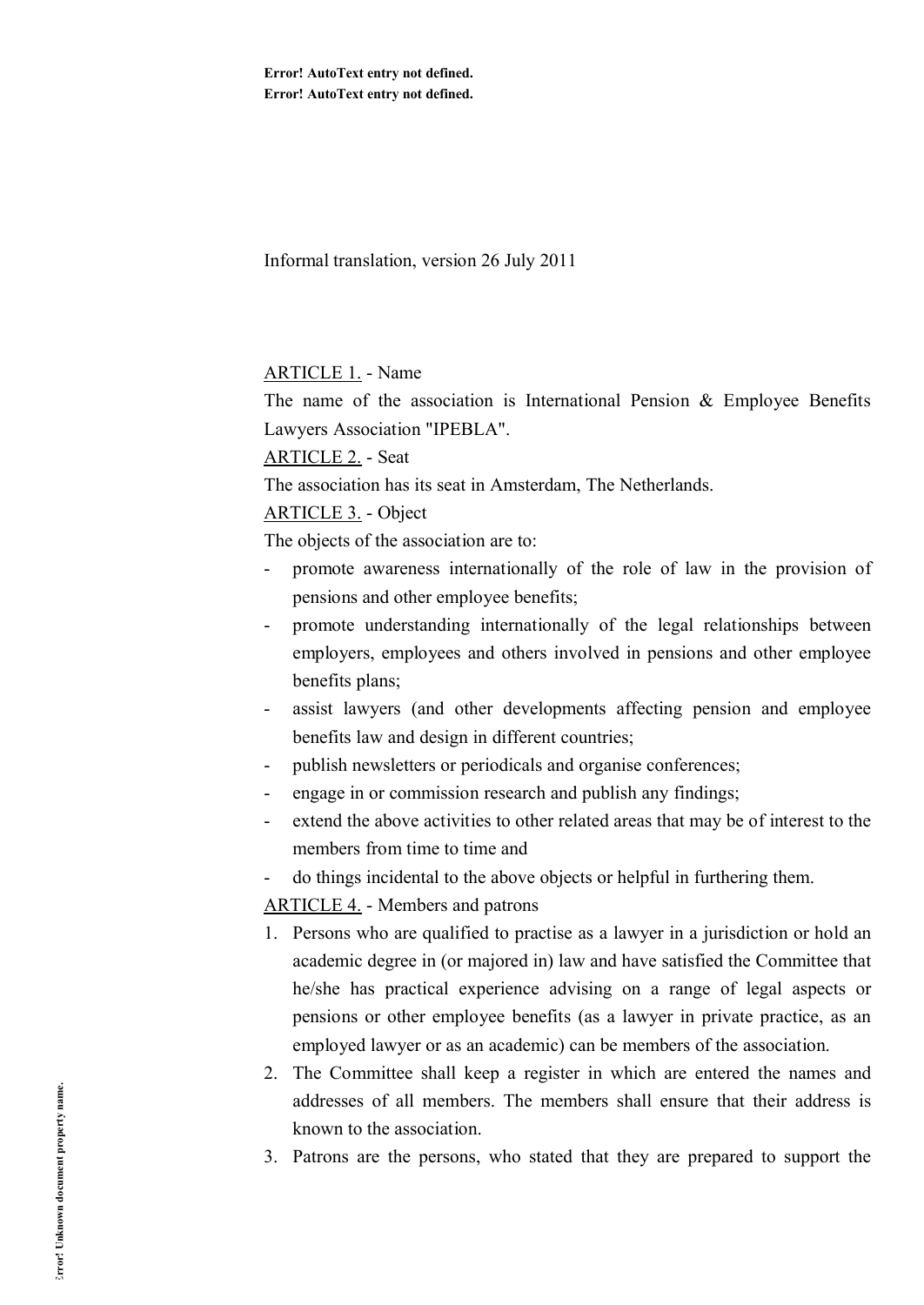association financially with at least a minimum amount to be established by the General Meeting of Members of the association - hereinafter to be referred to as General Meeting.

4. Patrons do not have other rights and obligations than those granted to or imposed upon them under or pursuant to the articles of association.

# ARTICLE 5. - Admission

- 1. The Committee shall decide about the admission of members and patrons.
- 2. In case a person is not admitted as a member, the General Meeting still may resolve to admit such person as a member.

ARTICLE 6. - Termination of membership

- 1. Membership shall terminate:
	- a. by the death of the member;
	- b. by voluntary termination by the member;
	- c. by termination in the name of the association; such may occur if a member ceases to fulfil the conditions for membership required in the articles of association, if he/she fails to fulfil his/her obligations towards the association, and if the association cannot reasonably be required to continue the membership;
	- d. by deprivation; deprivation can only be decided if a member acts in contradiction with the articles of association, regulations or resolutions of the association, or causes unreasonable disadvantage to the association.
- 2. Termination in the name of the association shall be carried out by the Committee.
- 3. Termination of membership by the member or by the association can only take place in writing at the end of the associations year and with due observance of a term of notice of four weeks; termination contrary to the provision hereabove under this paragraph 3 causes the membership to terminate on the earliest date following the date for which notice was given, however, membership may be terminated immediately if the association or the member cannot reasonably be required to continue the membership.
- 4. A member is not authorized to exempt him/herself from the application of a resolution whereby the financial obligations of the members are increased.
- 5. Deprivation shall be carried out by the Committee.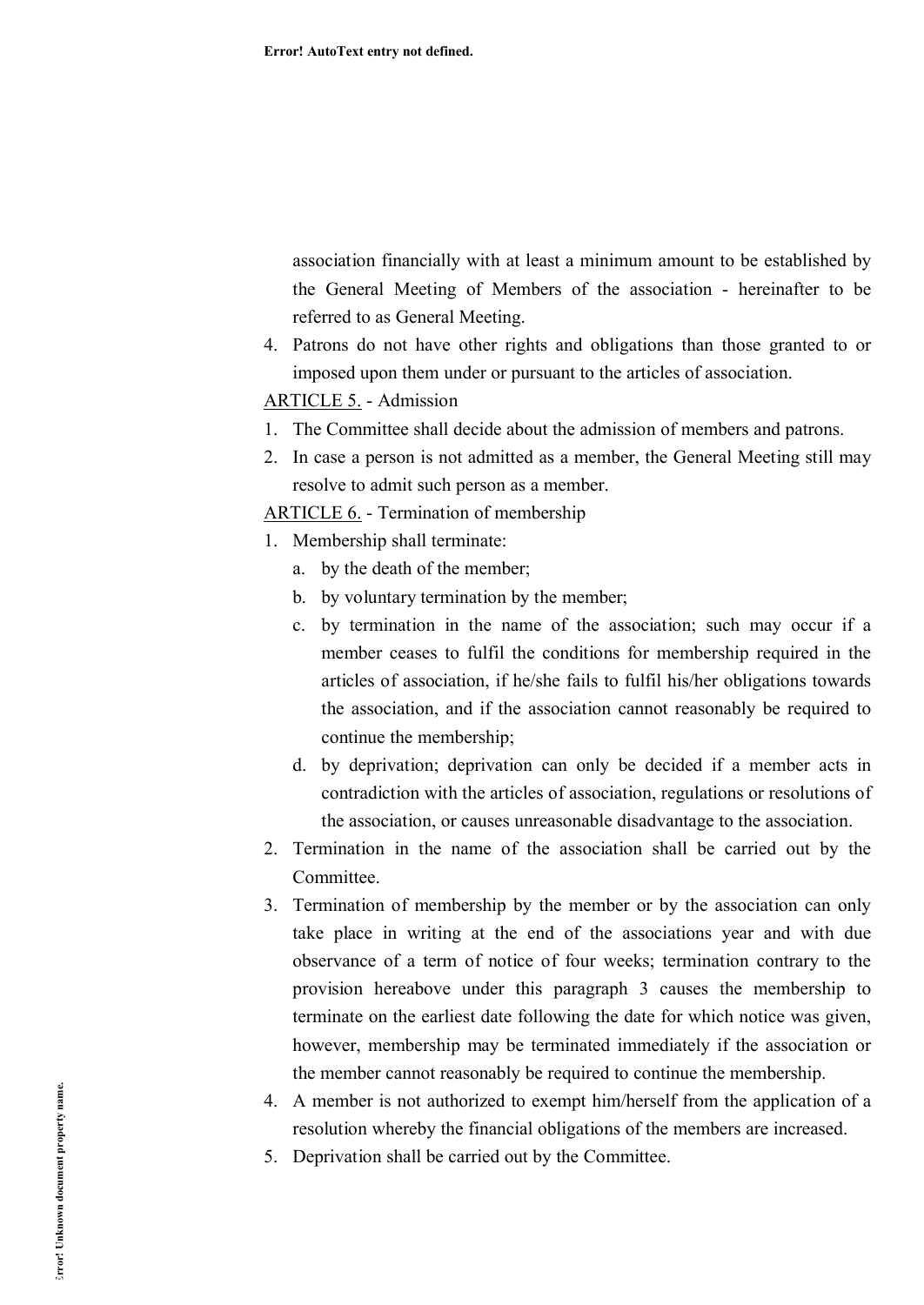- 6. A member can lodge an appeal with the General Meeting against a resolution to terminate his or her membership by the association on the basis that the association cannot reasonably be required to continue the membership against a resolution relating to the deprivation of the member's membership, within one month after having received the notification of such resolution. For that purpose he/she shall be informed of that resolution in writing as soon as possible, mentioning the reasons for which such resolution was passed. During the term of appeal and pending the appeal, the member's membership shall be suspended.
- 7. If membership terminated in the course of a year, the annual contribution shall nevertheless be due as a whole.

ARTICLE 7. - Contributions and donations

- 1. The members and the patrons are bound to pay an annual contribution, which shall be determined by the General Meeting.
- 2. The Committee shall be authorized in special cases to grant entire or partial exemption from the obligation to make payment of a contribution.
- 3. The General Meeting can impose on the members still other obligations towards the association than those mentioned in paragraph 1, on condition the resolution aiming at doing so is passed with a majority of at least two/third parts of the number of votes which may be cast in a plenary meeting.

## ARTICLE 8. - Committee

1. The Committee shall be composed of a number of six Elected Committee members and a maximum of a further four Co-opted Committee members. The Elected Committee members are appointed by the General Meeting; the Co-opted Committee members are appointed by the Elected Committee members. The Elected Committee members and the Co-opted Committee members together form "the Committee". In case the number of Elected Committee members falls below the above mentioned number of six, the Committee shall continue to be fully authorized as such; if only one Elected Committee member is in office, then that person shall together with the Coopted Committee members, if any, be entitled to carry out all acts which are of an urgent character and shall be obliged to take measures which will lead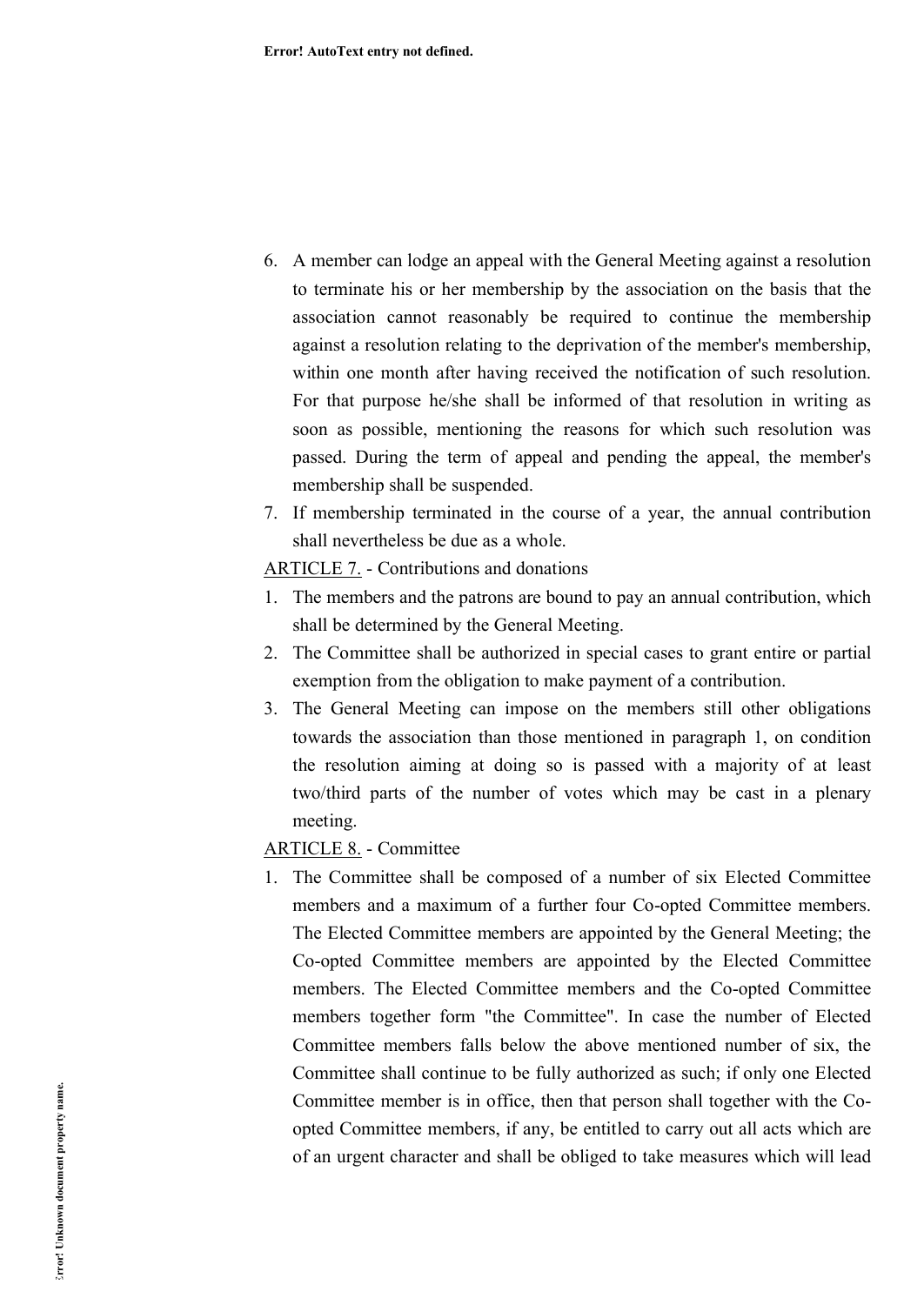as soon as possible to completion of the vacancies in the Committee.

- 2. Only members of the association can be Committee members.
- 3. The Elected Committee members must each have a different nationality and a different country of domicile. In this respect the decisive factor for determination of the country of domicile shall be the country with which the professional activities of that person are most closely connected.
- 4. Not more than two Committee members may be from the same or associated firm, company or organisation. At least one Committee member must have domicile in The

**Netherlands** 

5. The Committee shall place a reappointment of the Committee members on the agenda once every two years.

The decision-making in the General Meeting regarding the reappointment will be done in accordance with article 14.

ARTICLE 9. - Termination Committee-membership; periodical resignation; suspension

- 1. Each Committee member may at any time be dismissed or suspended by the General Meeting. A suspension which is not followed by a resolution aiming at dismissal within three months, shall terminate by expiry of that term.
- 2. Each member of the Committee shall resign ultimately two years after being appointed, according to a schedule of resignation to be drawn up by the Committee. The person who resigns can be reappointed. The person who is appointed in an interim vacancy, shall take the place of his predecessor on the schedule. Resignation shall take place at the end of the annual meeting of the association's year, in which the appointment terminates.
- 3. Membership of the Committee shall furthermore terminate:
	- a. by termination of the membership of the association;
	- b. by resignation;
	- c. if no reappointment occurs.

ARTICLE 10. - Offices, resolutions by the Committee

1. The Committee shall designate a chairman, a secretary and a treasurer among its members. It may also appoint a substitute for each of them among its members.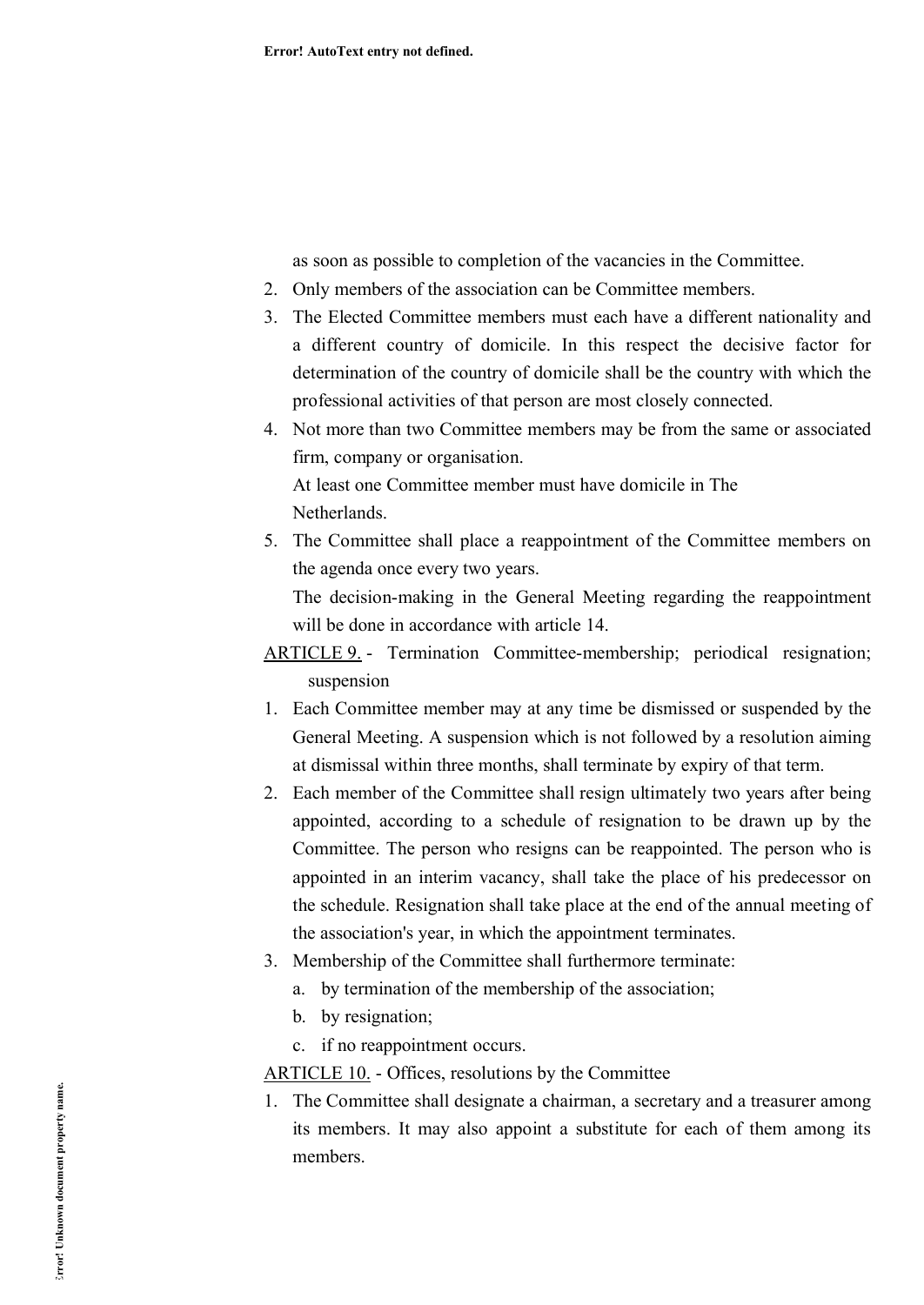- 2. The secretary shall draw up minutes of all matters discussed in each meeting, which minutes shall be approved and signed by the chairman and the secretary. As opposed to the statutory provisions relating thereto, the judgement of the chairman with respect to the conclusion and the contents of a resolution shall not be conclusive.
- 3. The Committee shall pass resolutions with an absolute majority of votes to be cast in a meeting in which at least half of the number of the members of the Committee is present or legally represented.
- 4. The Committee can also pass resolutions without any Meeting being held provided that all Committee-Members have declared themselves in writing (which term shall include any appropriate means of telecommunication) in favour of the proposal.

The Secretary of the Committee shall make a record of any resolution so passed, adding the replies received; this record, co-signed by the Chairman of the Committee, shall be annexed to the minutes.

ARTICLE 11. - Duties of the Committee; representation

- 1. The Committee shall be charged with the administration of the association.
- 2. With the prior approval of the General Meeting, the Committee shall be authorized to conclude agreements for the purchase, disposal or encumbrance of goods to be registered, the conclusion of agreements whereby the association binds itself as guarantor or several co-debtor, guarantees a party against a third party or binds itself to issue security for a debt of a third party. Without such approval, the agreements can be opposed to such third parties, who may also invoke then.
- 3. Both in and out of court the association shall be represented by two members of the Committee acting jointly or, if there is only one member of the Committee, by that sole Committee member.

ARTICLE 12. - General Meeting

- 1. In the association the General Meeting shall have all powers which the law or the articles of association did not attribute to the Committee.
- 2. Ultimately within six months after expiry of the association's year, a General Meeting shall be held. In the General Meeting shall be discussed inter alia:
	- a. the annual report and the account referred to in article 16 with the report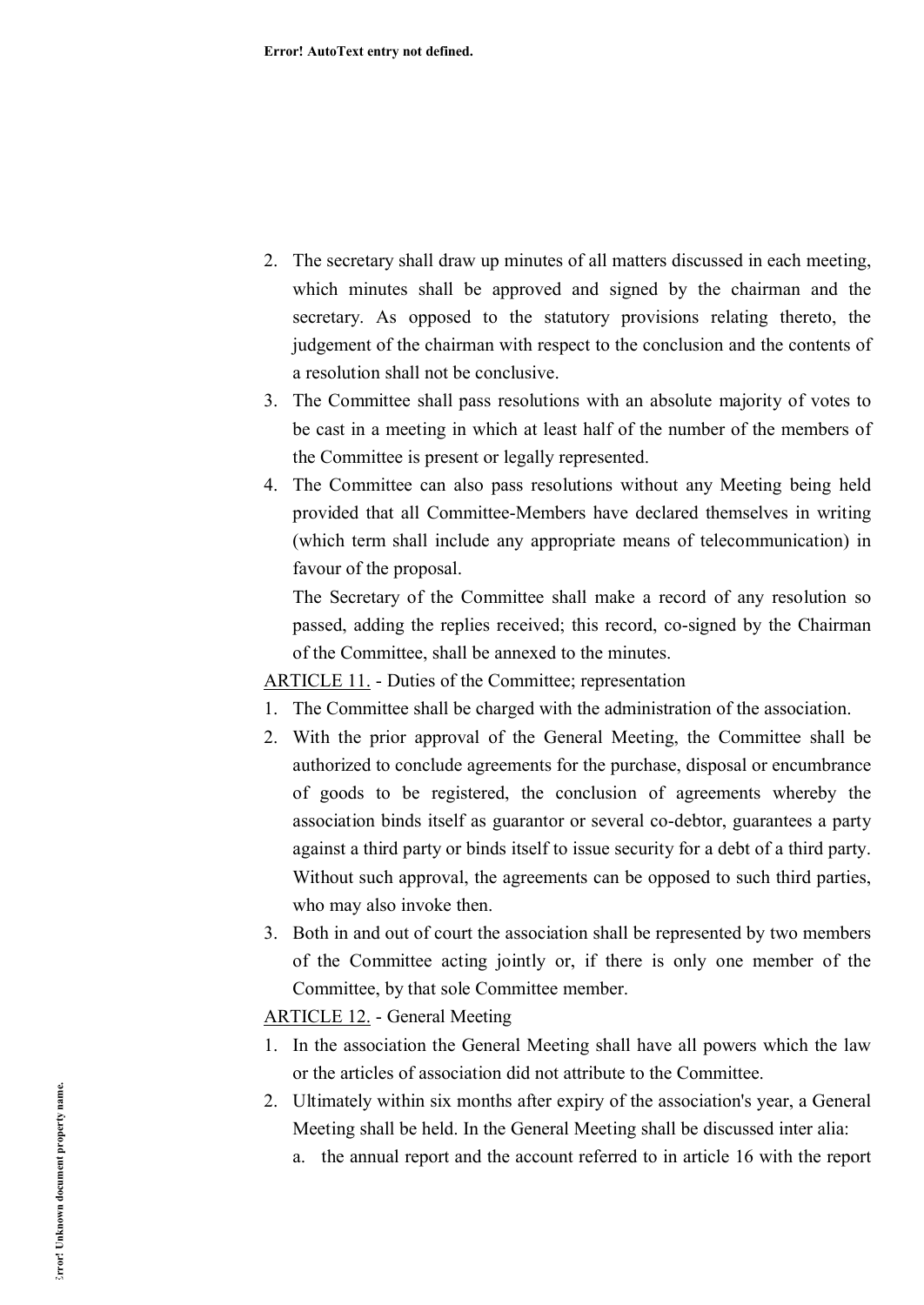of the commission referred to in that article;

- b. the appointment of the commission referred to in article 16 for the following year of the association;
- c. the reappointment of the Committee members;
- d. propositions of the Committee or the members notified in the convocation of the meeting.
- 3. Other General Meetings shall be held as often as the Committee deems such is advisable.
- 4. Furthermore the Committee shall be obliged upon request of at least such a number of members as is entitled to cast one/tenth part of the votes, to convene the General Meeting on a term not exceeding four weeks. If the request is not met within fourteen days, the petitioners may proceed to convocation themselves, by notification pursuant to article 15 or by advertisement in at least one international newspaper which is often read.

ARTICLE 13. - Access and voting rights

- 1. All members of the association and all patrons shall have access to the General Meeting. Suspended members shall not have access.
- 2. The General Meeting shall decide with respect to admission of other persons than those referred to in paragraph 1.
- 3. Each member of the association who is not suspended, may cast one vote.
- 4. A member cannot let his vote be cast by another member.

ARTICLE 14. - Resolutions by the General Meeting

1. In as far as these articles of association do not provide otherwise, all resolutions of the General Meeting shall be passed by an absolute majority of votes cast. If votes are equally divided about a proposition relating to other matters than appointment or recommendation of persons, no resolution shall be passed.

The voting about appointment or recommendation of persons shall be as follows:

- Each member may cast one vote for each person to be appointed or recommended;
- The person(s) for whom the greatest number of valid votes have been cast are appointed or recommended, in sequence of the number of valid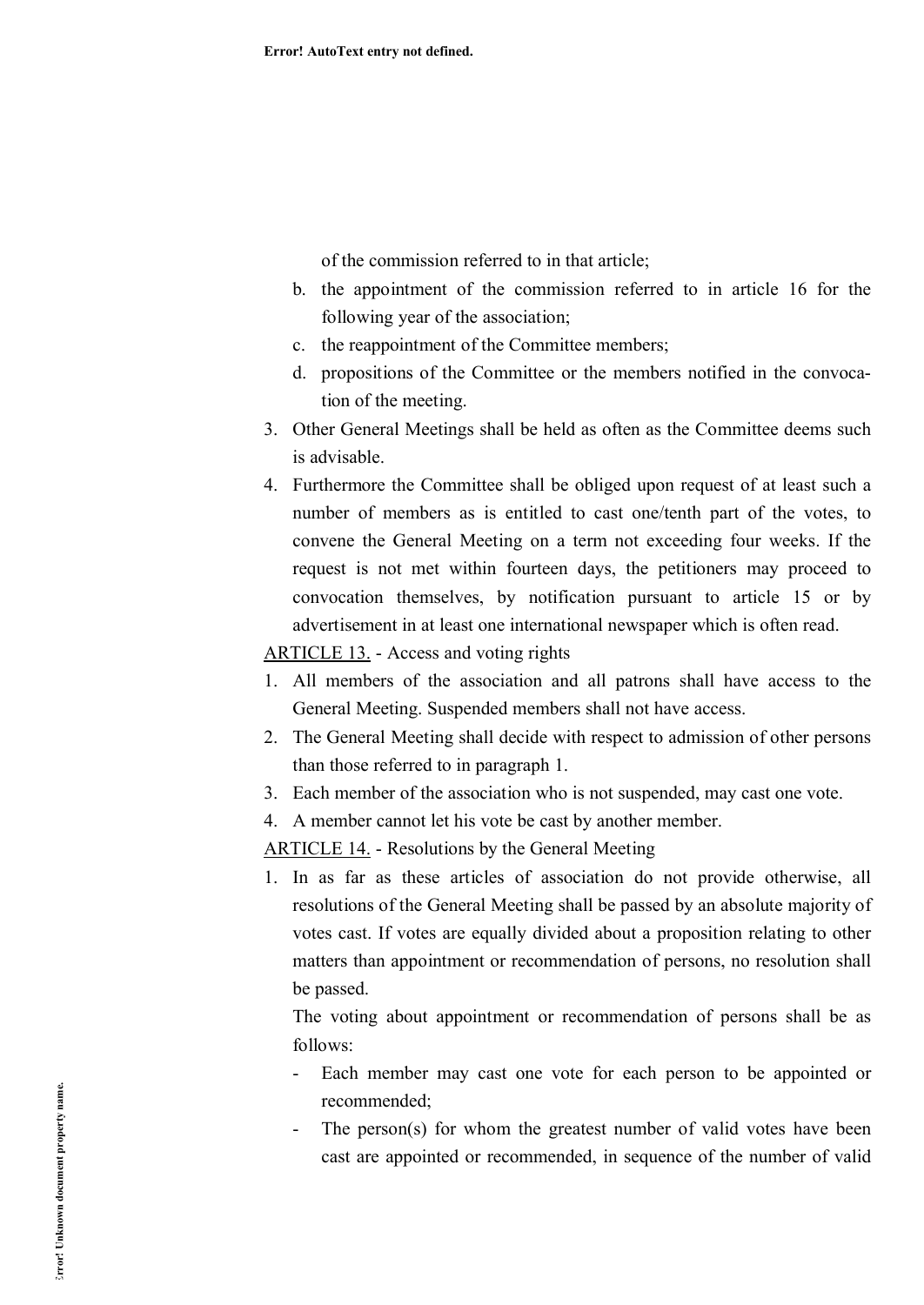votes cast for each such person(s); if the same number of valid votes have been cast for more than one person, the lot shall decide; if appointment or recommendation of a person would result in a breach of article 8.3 or article 8.4, such person shall not be appointed or recommended.

- 2. Blank votes and invalid votes shall be deemed not to be cast.
- 3. All voting shall be oral, unless the chairman deems that voting in writing is advisable or one of the persons entitled to vote wishes that voting be in writing before the voting. Voting in writing shall take place by unsigned, secret ballots. It is possible to pass a resolution by acclamation unless a member wishes voting takes place by call.
- 4. An unanimous resolution of all members, even if they are not convened in a meeting, shall have the same force as a resolution of the General Meeting, if it is passed with the prior knowledge of the Committee and provided that such resolution is not related to amendment of the articles of association or dissolution.
- 5. As long as all members are present in a General Meeting, valid resolutions may be passed, on condition they are passed unanimously, with respect to all subject-matters which are discussed - including a proposition for amendment of the articles of association or dissolution - even if there was no notification or if it was not made in the prescribed manner or if any other prescription relating to the convocation and holding of meetings or a formality relating thereto is not observed.

### ARTICLE 15. - Convocation General Meeting

1. General meetings shall be convened by the secretary. Convocation shall take place in writing to the addresses of the members according to the register of members referred to in article 4. The term of convocation shall be at least six weeks.

The Committee can in case of special circumstances reduce the term of convocation to at least seven days.

2. The convocation shall also mention the items to be dealt with, without prejudice to the provision under article 19.

ARTICLE 16. - Annual report and account

1. The association's year runs from the first of January until the thirty-first of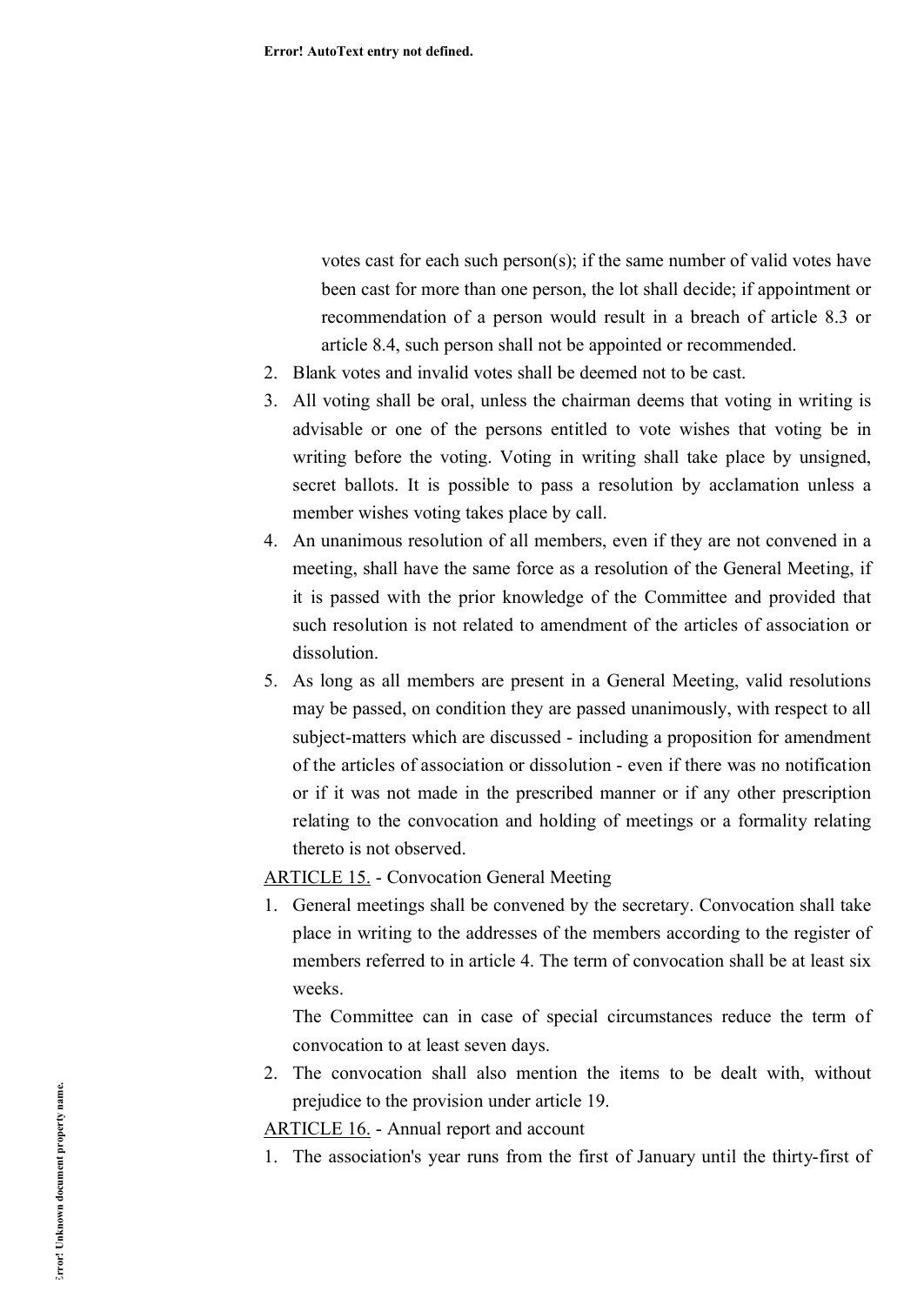December inclusive.

- 2. The Committee shall be obliged to take note of the financial situation of the association in such a manner that it clearly reveals its rights and obligations at any time.
- 3. Within six months after the association's year, except for extension of this term by the General Meeting, the Committee shall issue its annual report and shall render account about its administration during the past year while submitting a balance sheet and a statement of assets and liabilities. After expiry of the term, and in case the foregoing is not observed, each member can legally file a claim for such account against the Committee.
- 4. The General Meeting shall each year appoint a financial committee composed of two persons who shall not be members of the Committee, unless the General Meeting appointed an auditor in order to verify the financial documents and make an auditor's statement. The financial committee shall investigate the account of the Committee and shall report to the General Meeting about its findings.
- 5. If the investigation into the account requires special accounting knowledge, the financial committee may request an expert to assist it. The Committee shall be obliged to furnish the financial committee all information which it needs and show the cash and values of the association and allow inspection of the books and documents of the association.
- 6. The General Meeting may at any time revoke the financial committee's duty, but only by the appointment of another financial committee.
- 7. The Committee shall be obliged to keep the documents referred to in the paragraphs 2 and 3 during a period of ten years.

ARTICLE 17. - By-laws

- 1. The General Meeting may establish by-laws.
- 2. The by-laws themselves may not be contrary to the law, even if the same does not contain imperative provisions, nor to the articles of association.

### ARTICLE 18. - Commissions

The General Meeting or the Committee may create commissions for the execution, examination or investigation with regard to matters which come under their powers and moreover delegate such powers to the commissions as they